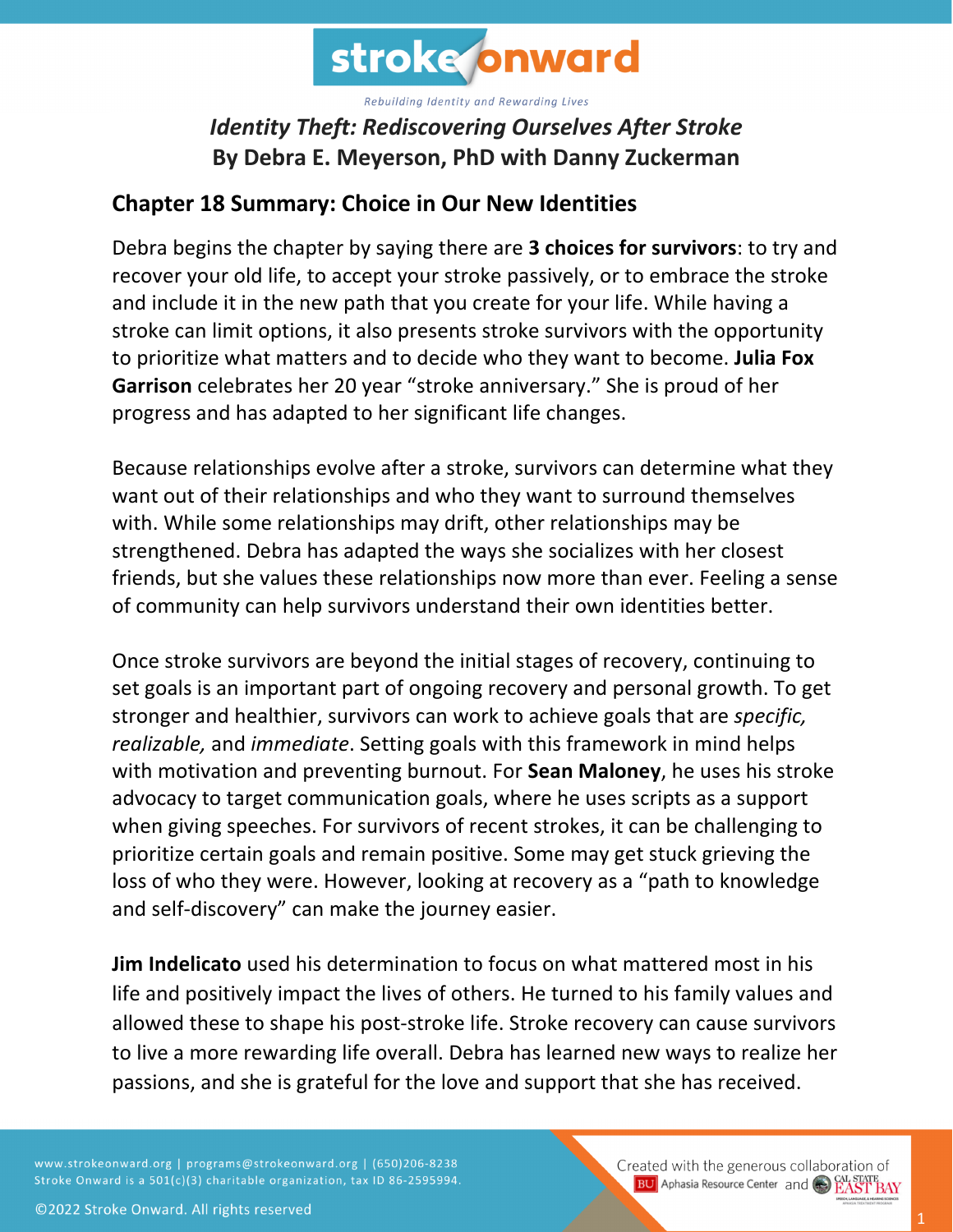

Debra notes that because our lives are constantly changing, our identities are also changing all the time, regardless of traumas like stroke. Therefore, all survivors are partly the same and partly different from who they were prestroke. After her stroke, Debra has become more aware of what gives her a sense of purpose. Therefore, she has been able to challenge herself to achieve and expand her potential for growth.

www.strokeonward.org | programs@strokeonward.org | (650)206-8238 Stroke Onward is a 501(c)(3) charitable organization, tax ID 86-2595994.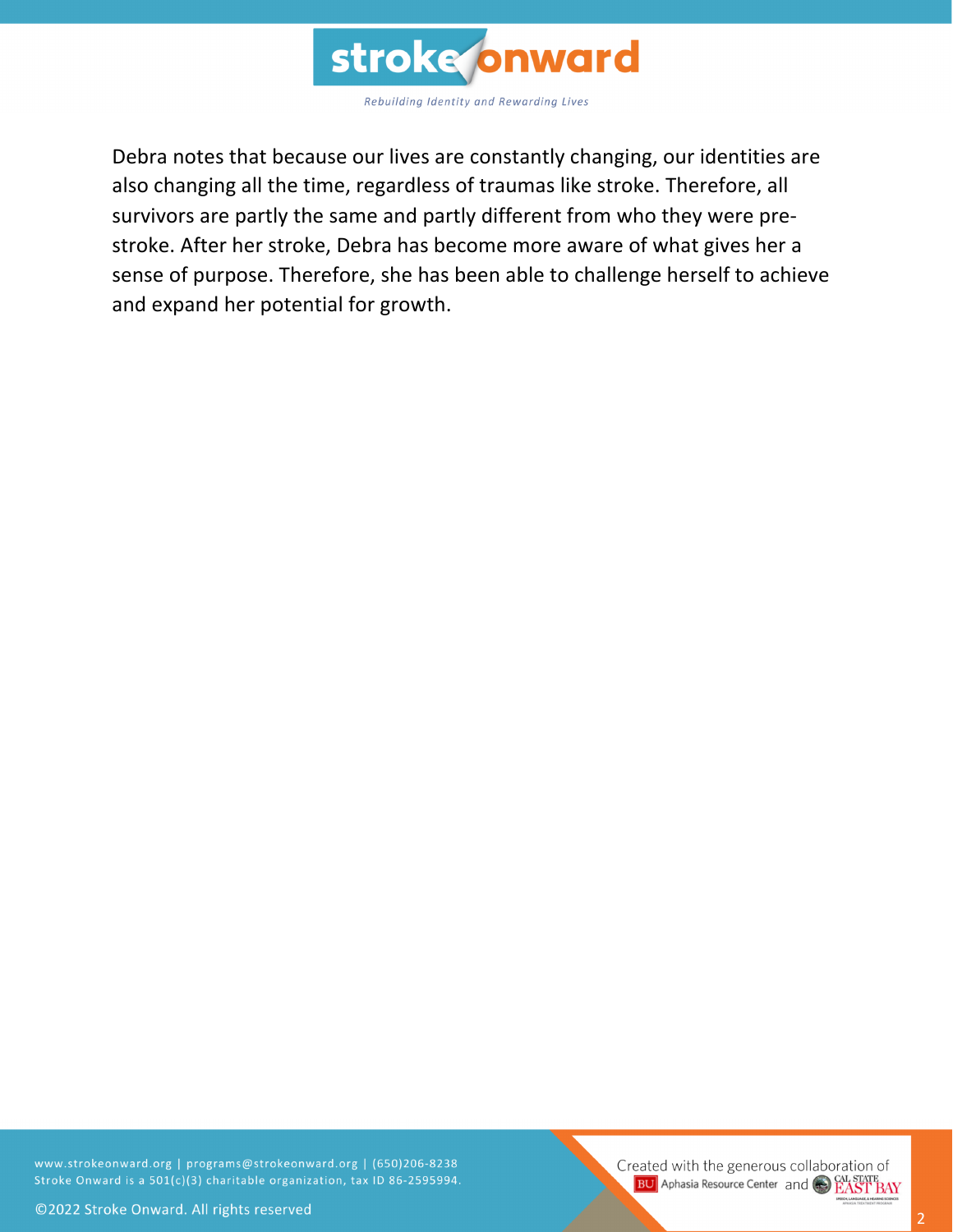

Rebuilding Identity and Rewarding Lives

## **Chapter 18 Highlights**: **Choice in Our New Identities**

- **1.** Debra starts by saying that a stroke does not seal a person's fate. Stroke survivors still have choices with how they will move forward. Survivors can try to recover their old life, passively accept the stroke, or embrace the stroke moving forward in recovery.
- **2.** A stroke disrupts the trajectory that a person originally had for their life, although Debra says that *opportunity* can also result from stroke. These include the chance to focus on what is most important to you, reevaluate what matters and why, and the chance to decide who you want to become.
- **3. Julia Fox Garrison** mentions how she celebrates her stroke anniversary because it reminds her that she won. She has gotten to embrace her roles (wife, mother, daughter, sister, friend) for another 20 years, which she is grateful for.
- **4. José Cofiño**, a friend of Debra's husband, lived with ALS and decided to regain control by choosing what he wanted the rest of his life to look like. He founded an organization to raise money and connect people living with ALS.
- **5.** Relationships inevitably change after a stroke, so survivors can determine who they want in their lives and what they want out of their relationships.
- **6.** A strong sense of community can help survivors understand their own identities better, and different people will find community in different ways.
- **7.** Continuing to set goals helps survivors prioritize what matters most and appreciate the small wins that add up. Goals should be *specific, realizable,* and *immediate*.

www.strokeonward.org | programs@strokeonward.org | (650)206-8238 Stroke Onward is a 501(c)(3) charitable organization, tax ID 86-2595994. Created with the generous collaboration of **BU** Aphasia Resource Center and **CAL STATE**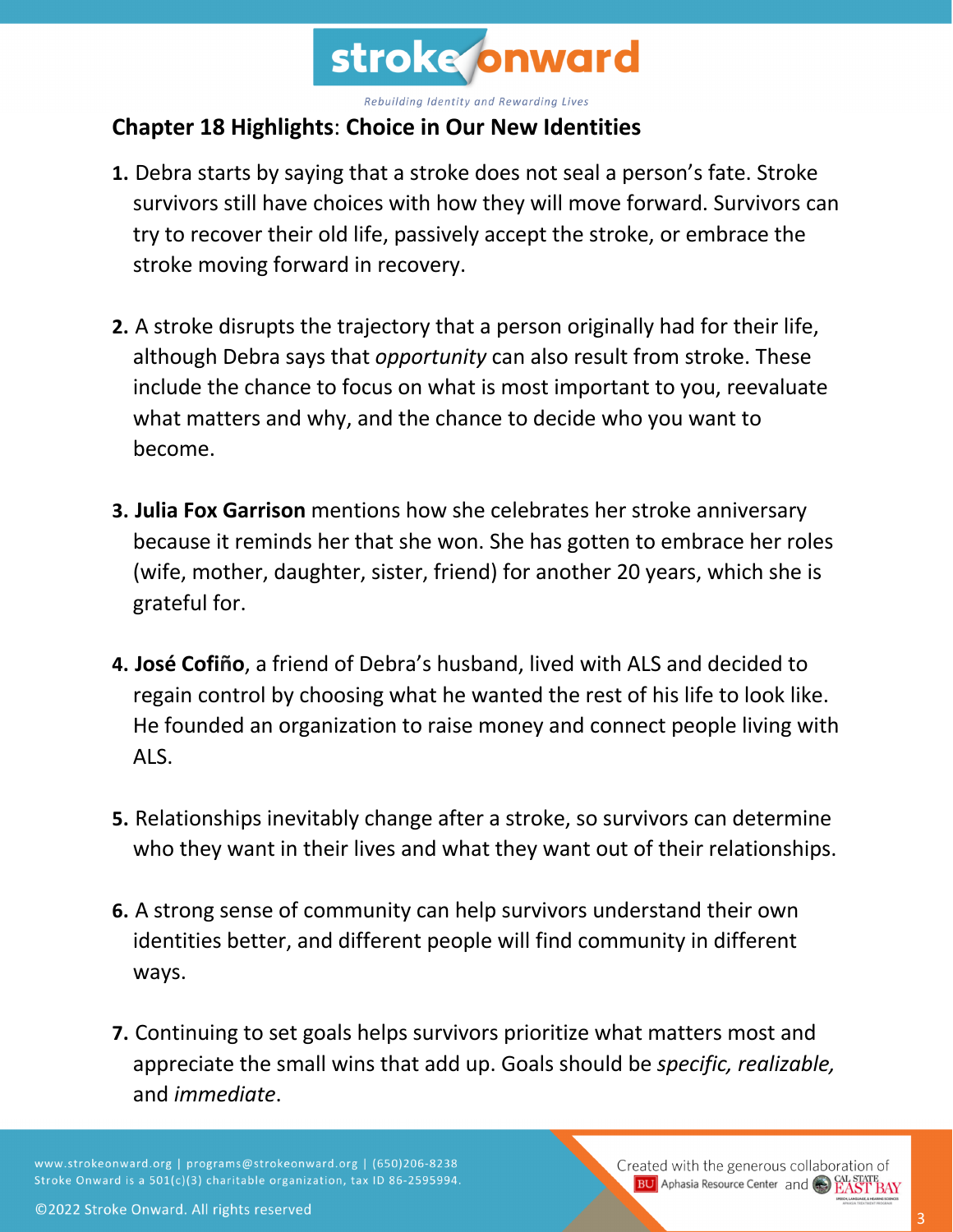

- **8. Sean Maloney** approaches his stroke advocacy with small, specific goals in mind. To improve his speeches, he uses scripts for support. This is helping him build independence in his communication.
- **9.** It can be difficult for recent survivors to prioritize certain goals and adopt these positive outlooks. But the early challenges can become a "path to knowledge and self-discovery," says Professor Kathy Charmaz.
- **10. Jim Indelicato** used his determination during stroke recovery to turn inward and prioritize his family and helping others. Survivors can ultimately build more rewarding lives after their strokes.
- **11.** Debra has found new ways to honor her core values, whether it be by supporting colleagues who push gender issues, coaching her children during family sailing trips, finding alternative ways to exercise, or always seeking new challenges.
- **12.** Debra mentions how our lives are always evolving, which means that our identities are dynamic and changing over time, regardless of traumas. Therefore, survivors are partly the same and partly different from who they were pre-stroke.
- **13.** Debra is more in tune with what gives her meaning, and she has shaped her new life and choices around that to prioritize what matters most.
- **14.** Through writing this book with her son Danny, Debra has learned to obsess less over her deficiencies and basic needs so that she can instead focus on building a more fulfilling life full of growth.

www.strokeonward.org | programs@strokeonward.org | (650)206-8238 Stroke Onward is a 501(c)(3) charitable organization, tax ID 86-2595994.